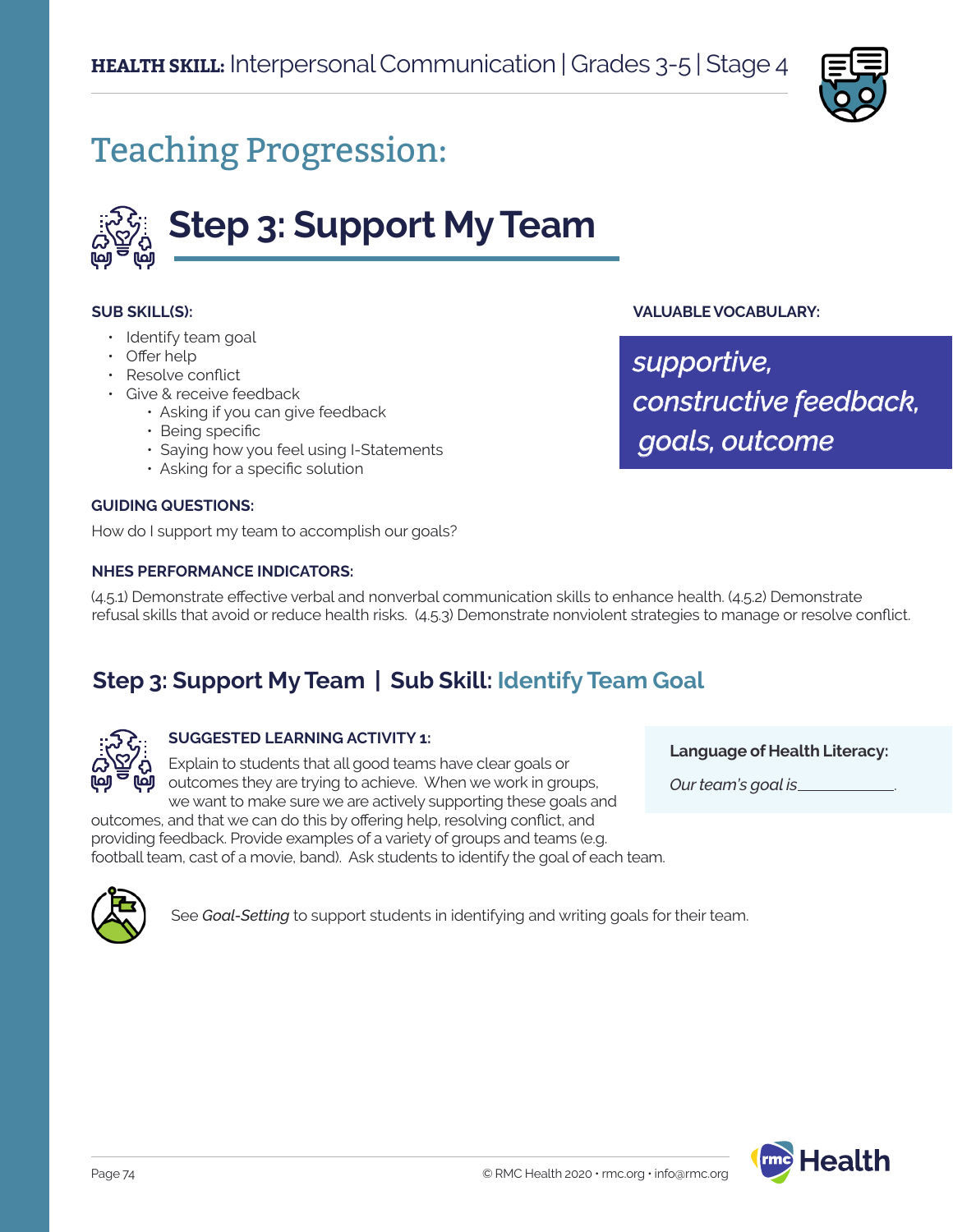

### Teaching Progression: **Step 3 | Support My Team (Cont.)**

### **Step 3: Support My Team | Sub Skill: Offer Help**



#### **SUGGESTED LEARNING ACTIVITY 1:**

Explain to students that one strategy  $\mathbf{\dot{y}}$  they should use when working on a team is offering help or support. Give

students different scenarios to allow them to practice using the *Language of Health Literacy*. With a partner, have students practice identifying the help they can offer and voicing this to the team.

#### **Language of Health Literacy:**

*I can help you (specific action.) I/ we could to make this better. What do you think? I think would make this better. Thank you for* . *That really helped the team.*

#### **TEACHING NOTES:**

• Model and provide the *Language of Health Literacy* to support students to offer help based on the scenarios.



## See *Stage 2: Advocacy for Self & Others* to support students figuring out how to help others.



#### **SUGGESTED LEARNING ACTIVITY 2:**

Place students in small groups (3-4). Tell students that they will participate in a team activity, and they will get the chance to practice being a helpful team member. Give groups a task.

Once students complete the task, ask the following questions to debrief the activity:

- Was your team successful?
- What were your responsibilities on the team?
- Did you uphold your responsibilities?

To conclude the activity, have students fill out a personal assessment. The personal assessment should ask students about their role as a member of a team and how they offered their help. Example survey questions include:

- Do you believe you helped your team? In what way?
- Do you think your help to the team made the team successful? Why or why not?

#### **TEACHING NOTES:**

- Remind students of the list they created for what makes a perfect teammate from Step 1.
- See the *Resource Bank* below for suggested group activities.
- Monitor students as they complete the task. Encourage students to uphold the expectations they set for themselves and use the *Language of Health Literacy* to offer help to team members.

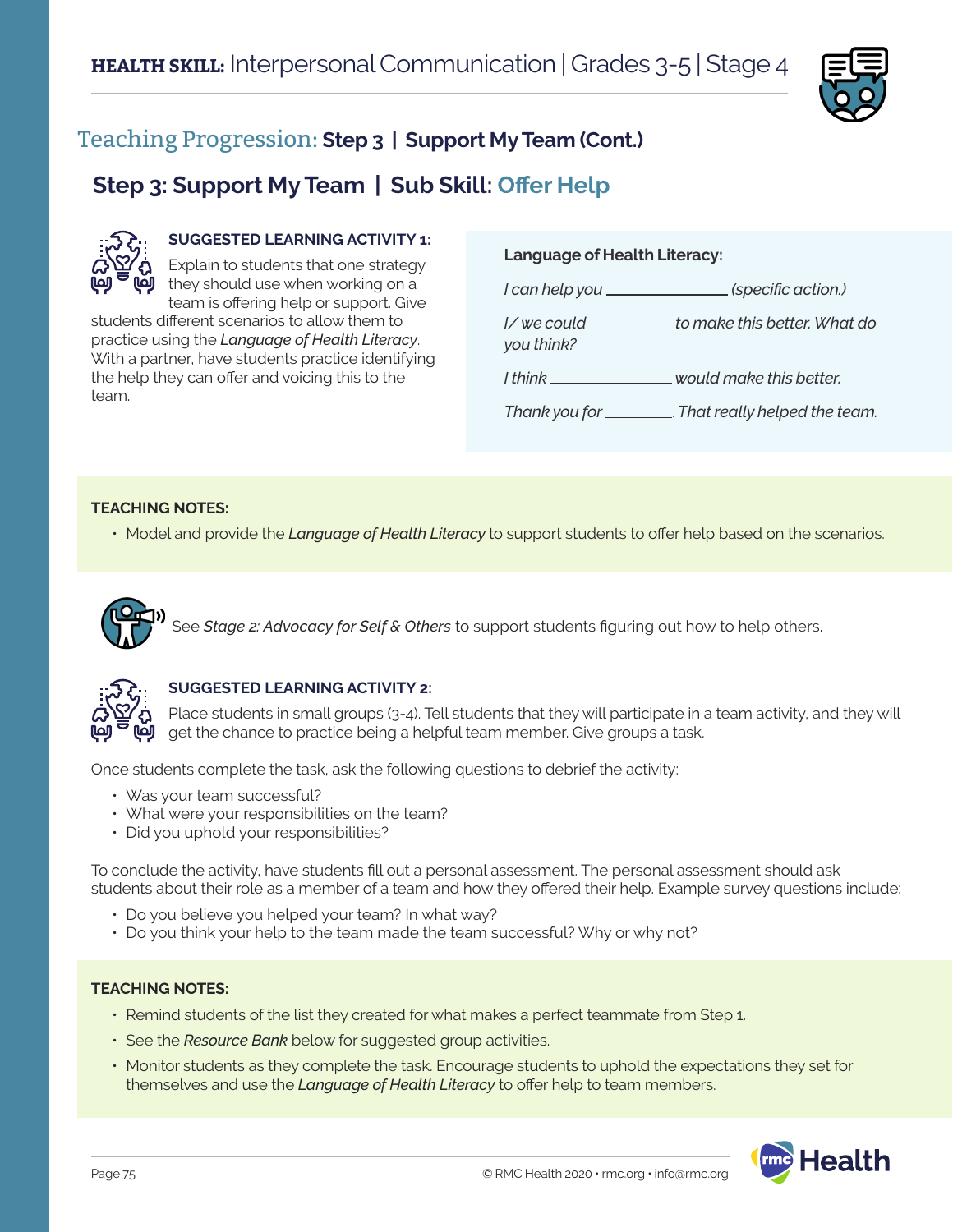

### Teaching Progression: **Step 3 | Support My Team (Cont.)**

### **Step 3: Support My Team | Sub Skill: Resolve Conflict**



#### **SUGGESTED LEARNING ACTIVITY 1:**

Explain to students that being on a team can lead to difficulties. Tell students that their main goal is to support their team and help the team be the best it can be. Remind students that

we work on teams to be able to solve problems in more creative and effective ways, so the challenges we face are worth overcoming. Tell students that when we face challenges in a team, we need to use strategies to solve

#### **Language of Health Literacy:**

*It is important to resolve conflict when working in a team because* .

*To resolve a conflict in a team, I will* .

these issues to support our team, move forward, and accomplish our team goals.

Place students into small groups (3-4). Give groups a series of images (4-5) demonstrating different challenges a team may face. Have students describe what challenges they think the team is facing for each image. Once the group has named a challenge for each image ask the groups: What next? Have students create 2-4 possible scenarios that could occur next for each image. Show the class 2-3 examples from the groups. Talk through how you hope teams would solve issues.

#### **TEACHING NOTES:**

- Examples of images: controlling person, someone not working, two people raising their voices at each other.
- If students only name negative outcomes, encourage them to think about how the strategies from *Stage 3: Conflict Resolution*, such as using I-Statements and compromising, could be used to create positive outcomes.



See *Stage 3: Conflict Resolution* to reinforce steps and support students in resolving conflicts when working in teams.